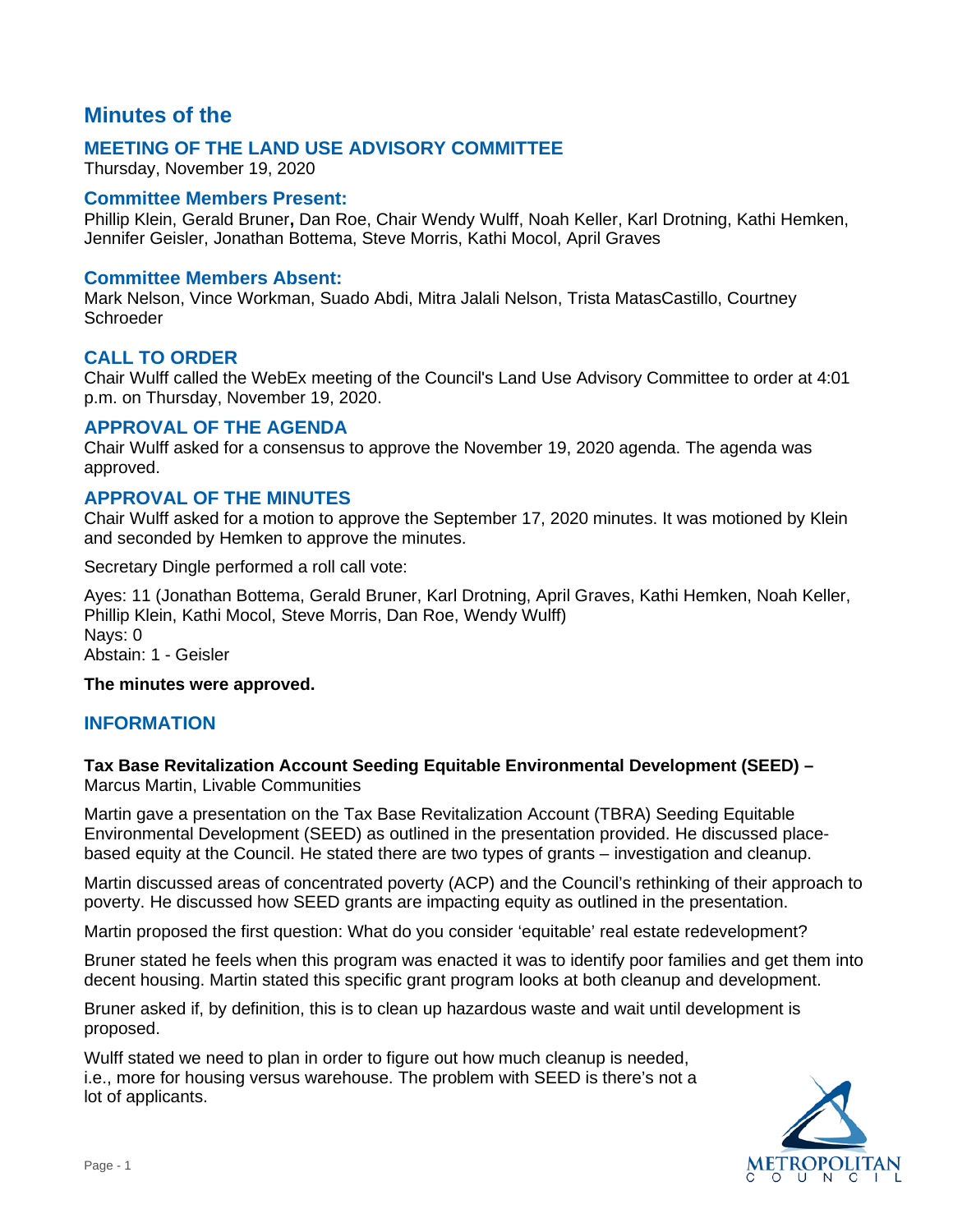Geisler discussed the 'catch  $22'$  – if cleaning up ACP – we're displacing people. She asked are we moving folks in order to clean up sites from lead paint, etc. Martin stated these areas are often vacant sites, so there is not displacement or changes of use. The question is how to change without changing the nature of neighborhoods.

Drotning asked where are brownfields primarily located. Martin stated they are pretty common, i.e., old gas stations, dry cleaners, etc. – mostly in more central cities. Drotning stated it sounds like Hennepin and Ramsey County, and outlying areas are more spotty.

Wulff added that older community downtown areas will have areas that were developed pre-pollution regulations.

Klein asked, have we asked why developers have not sought these grants? Is this type of development too costly overall? Martin stated we've had success with those we've reached out to. As for SEED – developers are not sure what they would build, etc.

Bottema feels this program is really good as it addresses acute environmentalism. He asked if there is someone to be the tour guide of resources to tap into. Martin responded staff have not reached out to builder's associations but have connected to related professional associations.

Drotning discussed a project in Lakeland that is not in an ACP and will not be affordable housing so it's unlikely to get funding for a project like this. Wulff stated not with a SEED grant, but it would be eligible for a TBRA grant.

Martin stated we compare and prioritize the worst projects first and are looking to be good stewards of the money and look for the most beneficial uses of money.

Martin put out second question for discussion: Should we continue to use a place-based approach (e.g., Areas of Concentrated Poverty) as part of our approach to equity? And, how could we encourage more brownfield redevelopment in ACP?

Roe stated the biggest obstacle may not be thinking of a project; this is where a city or HRA (Housing Redevelopment Authority) could possibly partner. As for place-based, he suggested adding adjacency and uses of ACP. He asked, how do we encourage more – reach out to cities or agencies, i.e., HRAs to make properties more attractive for development.

Graves agreed with Roe's comments. Bruner agree and stated we need to identify housing or business – either being acceptable.

#### **2021 Livable Communities Act Scoring Criteria** – Tara Beard, Livable Communities

Beard gave a presentation on the 2021 Livable Communities Act scoring criteria as outlined in the presentation provided. She noted this is done every year and gave a high-level overview of the changes and reviewed the timeline for adoption of the scoring criteria.

Beard discussed the evaluation questions used (high-level) and activities listed in the presentation, including outreach and engagement done and data collection and analysis. She discussed the principles for changes developed and reviewed recommendations for the 2021 scoring criteria outlined in the presentation.

Bruner questioned changing the criteria every year and asked, doesn't that make it hard for people to apply? Beard stated lots of the criteria carries over. She stated often it's about lessons learned, changes in the market, etc. She noted it's more of a 'tweaking.'

Klein asked what has been successful, what works, and why not stick with that. He feels it would be better to keep it simple. Beard stated she hopes that what we are doing has simplified the criteria. Beard also stated the analysis showed parts were not working well.

Geisler feels cleaning up the scoring criteria is great. As for tying it to Thrive and statutes, she felt developers don't care. Beard agreed.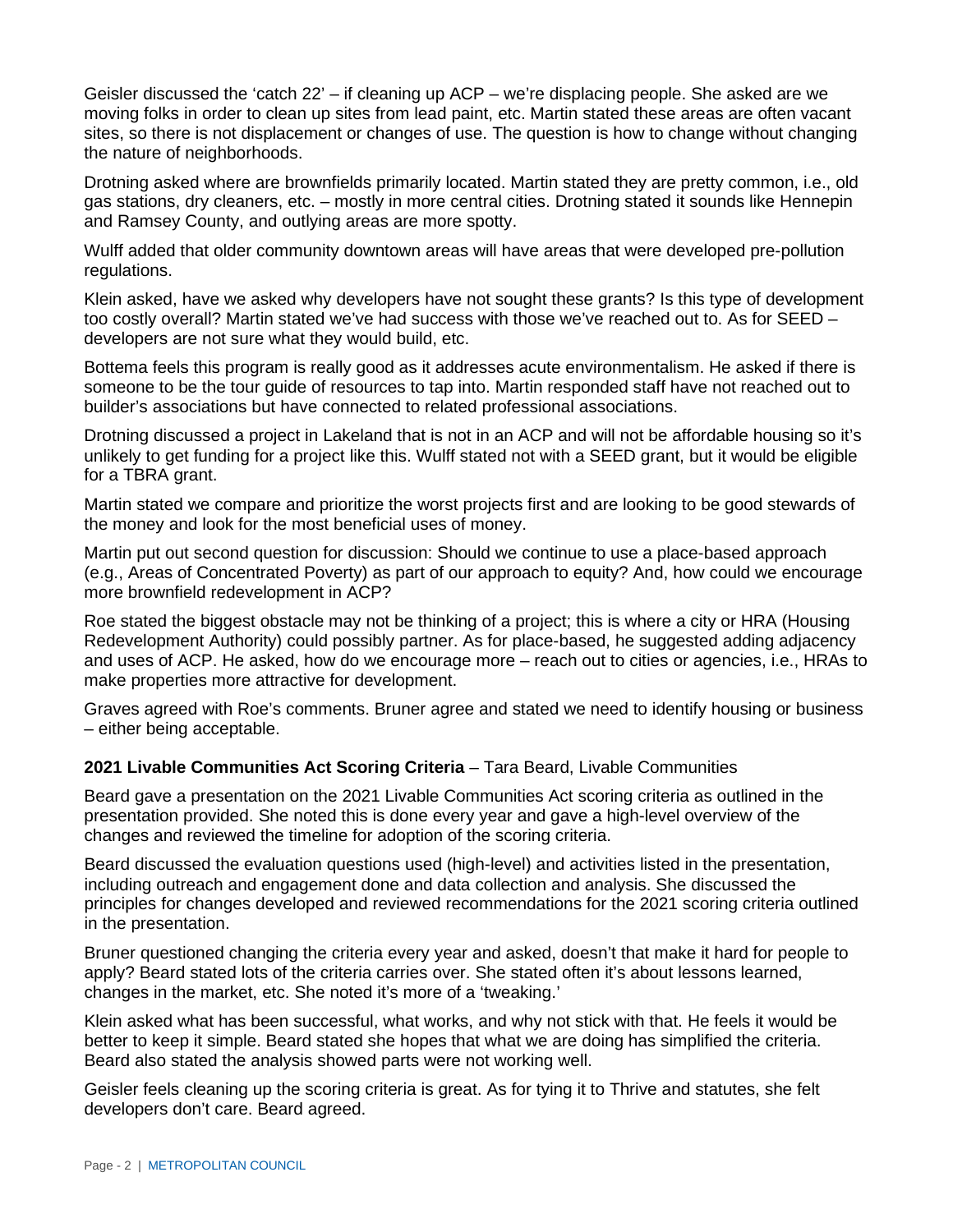Drotning felt it's a great improvement and is very supportive.

Graves asked, are innovation and demonstration conflictive of how, what and who? Beard discussed the intent of how and who – how is looking outward and at the city and who it will benefit. Who is the project team doing development team work with cities. How is how to engage community.

Beard discussed four core tenants of the statute – removing demonstration or innovation. She asked, are we losing anything? She stated we take this to heart and feel there's confusion between high quality versus functional design.

Roe agreed and stated in Roseville they went away from planned unit development (PUD) where projects didn't meet zoning. He stated when they reconsidered, they looked at whether a project meets the city's goals. He commented on 'who' and asked, are there criteria looking at more diverse developers or maybe not the top five developers. Beard stated they are looking at deeper evaluation in 2021 specific to how to make these programs available to newer, smaller applicants.

Drotning agreed and stated local ordinances define a lot of architectural design and added that innovation can be so subjective.

Graves discussed the disconnect with smaller developers that may not have relationships with cities Graves said to build that capacity and more technical assistance. Beard stated she appreciates the comments and stated they definitely want to provide more technical assistance.

Bottema applauded the staff for focusing on the mission. We have a housing shortage and especially low income housing. He cautioned wanting to do 'so much', i.e., working with small builders, ACP, etc. He felt we need to focus on big building projects as little ones won't meet the need.

Wulff suggested Committee members watch the Community Development meeting on December 21. She stated the meeting will be live streamed and also recorded and encouraged members to share input with Tara Beard.

#### **Economic Value Atlas Introduction** – Dan Marckel and Joel Huting, Research

Marckel gave an introduction to the Economic Value Atlas tool as outlined in the presentation provided. He discussed two parts of the project – one is an online interactive tool. The other is an engagement and discussion process.

Bottema asked how much will this project cost. Marckel stated we are using existing staff time and noted it is largely a process of organizing data.

Huting stated there are several data scientist in-house and there may be some costs for outreach and engagement (minimal). He discussed Brookings paying though a McKnight grant.

Bottema stated he has a hard time justifying costs with data comingling. He feels everything proposed can be done individually feels it's a waste of time and money.

Bruner asked if this is another level of bureaucracy. He agreed with Bottema and feels it's redundant.

Marckel discussed the kinds of users for this tool and stated it is a source that saves time rather than having so many others 'mining' their data.

Morris agreed that it appears redundant and asked what exactly are we going to use this for. He feels the data is out there if you want it.

Drotning feels there needs to be actionable information.

Geisler discussed steps and creation of use cases – who are the users, and can they get access to this data elsewhere.

Wulff added she is also not sure how this would be useful.